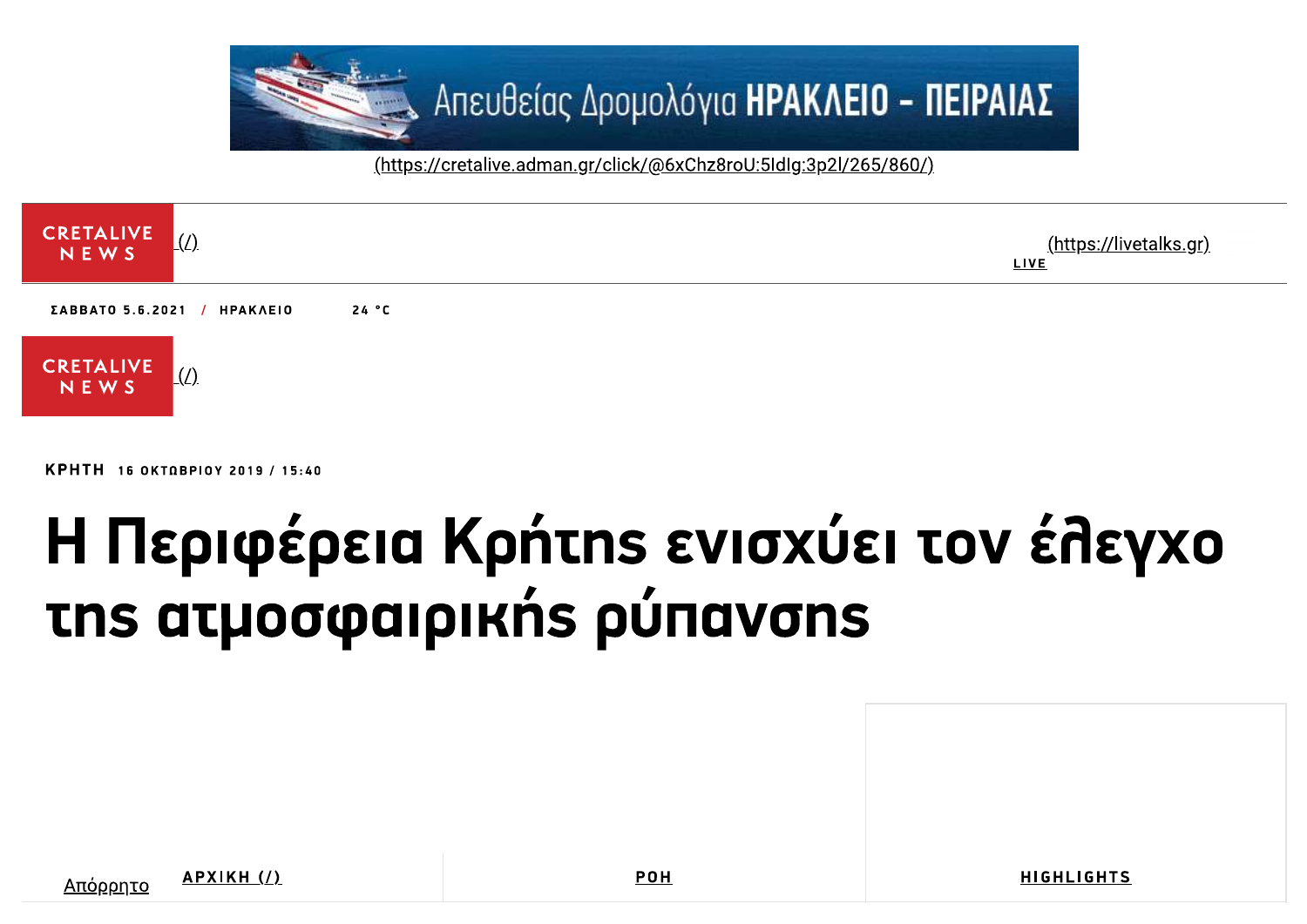



 $\triangleright$  X

**SHARE IT:** 



*Sinda Co.*<br>
void(cook<br>
via to<br>
nepisonnev

(https://cretalive.adman.gr/click/@6xChz8rpp:5Idlh:8hl5/266/819/)

<u>Απόρρητο</u>

APXIKH (/)

**POH** 

**HIGHLIGHTS** 

Sentio Ρολόι Επιτραπέζιο Triangle Black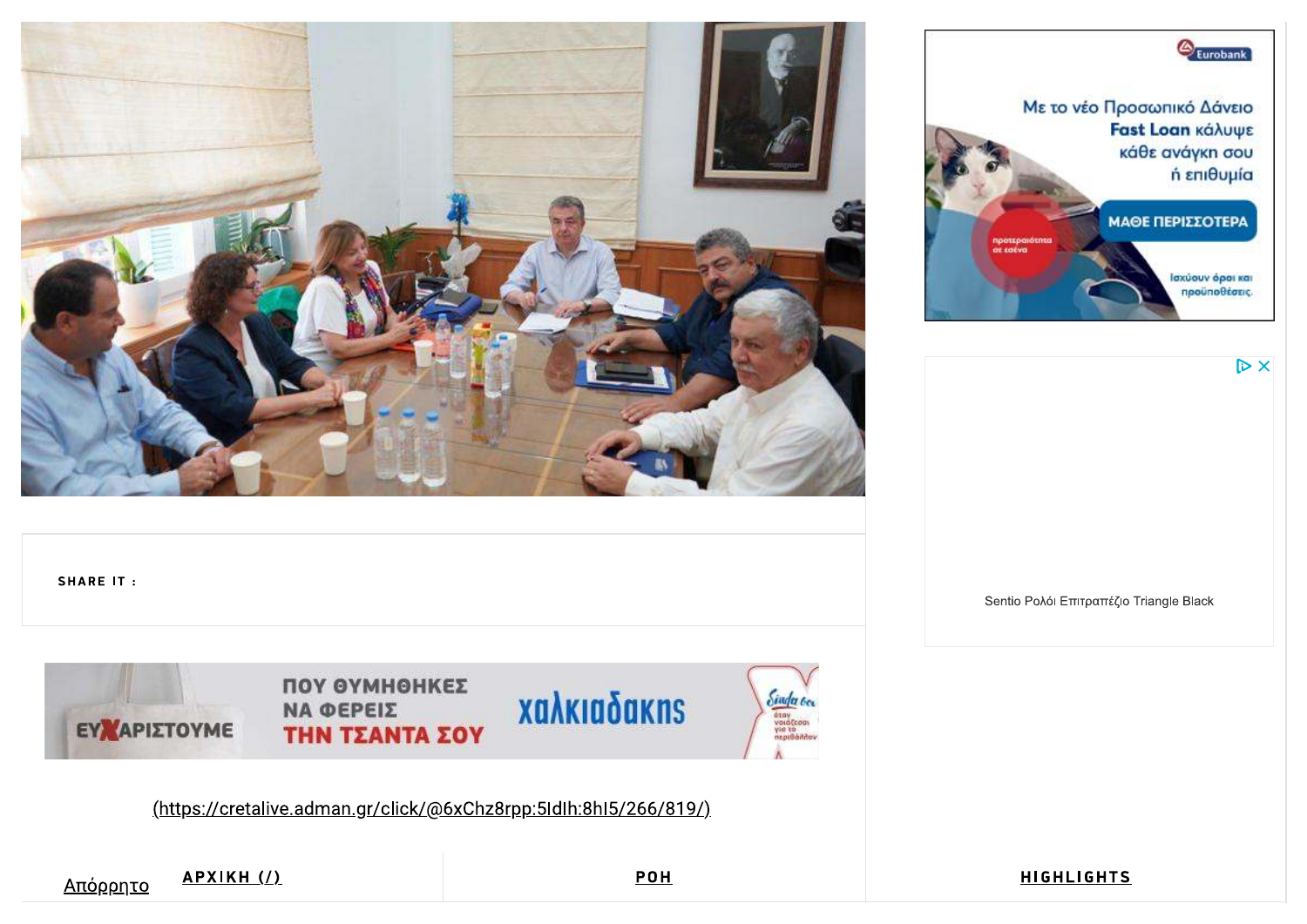Ο Περιφερειάρχης Κρήτης Στ. Αρναουτάκης υπέγραψε έργο 900.000 ευρώ για μηχανήματα σε δύο νέουs σταθμούs μέτρησηs των ατμοσφαιρικών ρύπων σε Χανιά, Ηράκλειο και στην ενίσχυση σε σταθμούs Φινοκαλιά, Πολυτεχνείου και Πανεπιστημίου Κρήτης

Με στόχο την καλύτερη αποτύπωση της ατμοσφαιρικής ρύπανσης και την πρόληψη, ο Περιφερειάρχης Κρήτης Σταύρος Αρναουτάκης υπέγραψε σήμερα την ένταξη στο Επιχειρησιακό Πρόγραμμα «Κρήτη» 2014-2020 έργου ύψους 900.000 ευρώ για την προμήθεια και εγκατάσταση σταθμών παρακολούθησης της ατμοσφαιρικής ρύπανσης στην Περιφέρεια Κρήτης.

«Είναι ιδιαίτερα σημαντικό ότι εντάσσεται στο Περιφερειακό Πρόγραμμα ένα έργο για όλη την Κρήτη και τον έλεγχο της ατμοσφαιρικής ρύπανσης», δήλωσε ο κ. Αρναουτάκης.

Το έργο αφορά στην προμήθεια ειδικού εξοπλισμού για την παρακολούθηση της ποιότητας της ατμόσφαιρας στην Περιφέρεια Κρήτης. Συγκεκριμένα, θα εγκατασταθούν δύο πλήρεις σταθμοί μέτρησης ατμοσφαιρικής ρύπανσης στα αστικά κέντρα Ηρακλείου και Χανίων. Επίσης, θα ενισχυθούν οι δύο σταθμοί του Πανεπιστημίου Κρήτης (στις Βούτες Ηρακλείου) και του Πολυτεχνείου (Κουνουπιδιανά Χανίων). Επιπλέον, θα ενισχυθεί ο σταθμός στο Φινοκαλιά Αγίου Νικολάου στο Λασίθι που λειτουργεί από το Πανεπιστήμιο Κρήτης.

Μέχρι τώρα, όπως εξήγησε ο Αντιπεριφερειάρχης Νίκος Καλογερής, η Περιφέρεια Κρήτης είχε κάνε συμβάσεις με το Πανεπιστήμιο και το Πολυτεχνείο Κρήτης για ελέγχους ατμοσφαιρικής ρύπανσης μεγάλων σωματιδιών, οι οποίοι όμως θα πυκνώσουν και θα περιλάβουν πολλά μικροσωματίδια.

**HIGHLIGHTS**